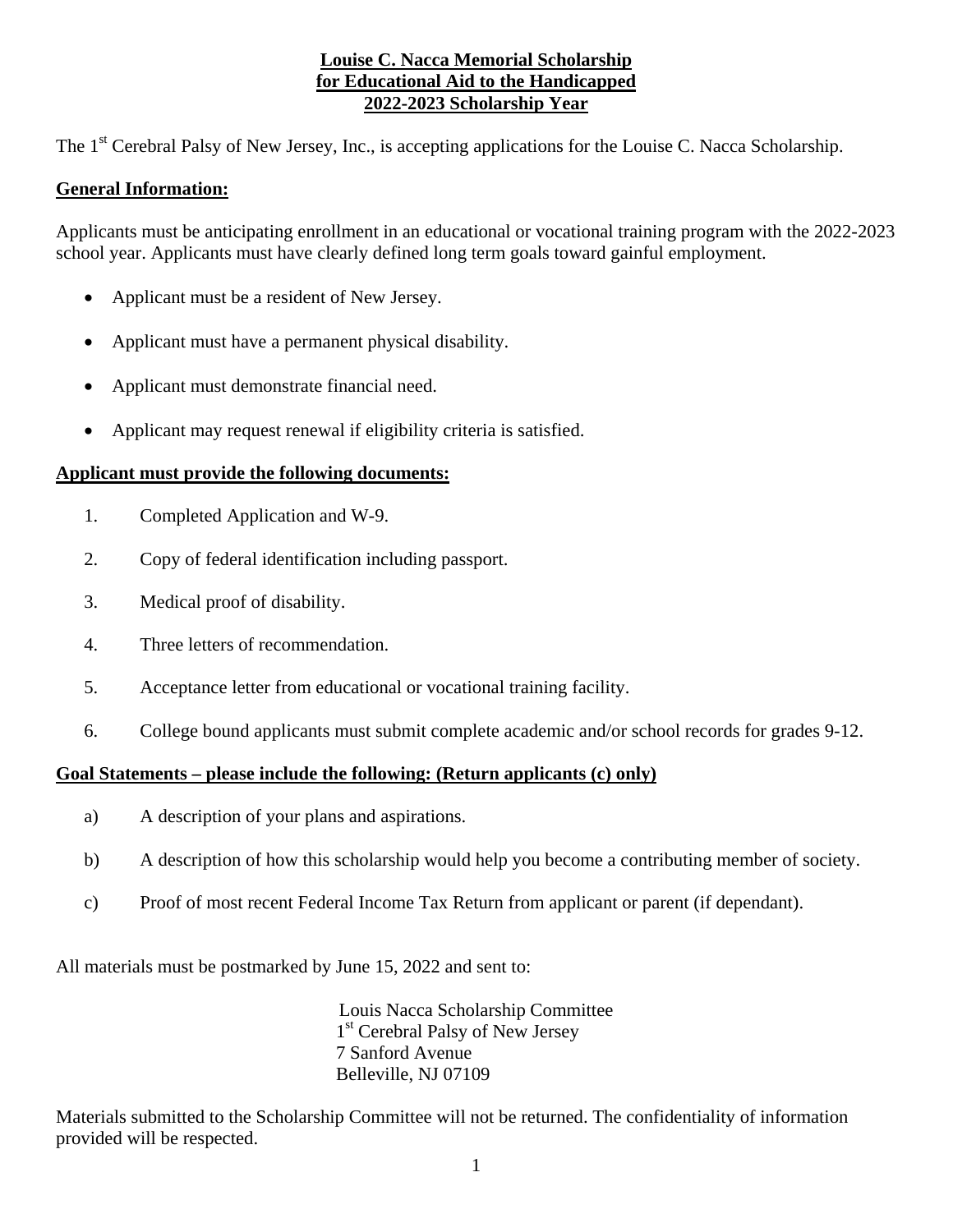

**Phone: 973-751-0200, Fax: 973-751-4635** 

# **Louise C. Nacca Memorial Scholarship for Educational Aid to the Handicapped APPLICATION FORM**

|                                                                                   | $\overline{(City)}$ | (State) | (Zip)                  |
|-----------------------------------------------------------------------------------|---------------------|---------|------------------------|
|                                                                                   |                     |         |                        |
|                                                                                   |                     |         |                        |
| Schools attended, including current school:                                       |                     |         |                        |
| <b>Date Enrolled School City/State</b>                                            |                     |         | <b>Grade Completed</b> |
| To what program would the scholarship support be applied?                         |                     |         |                        |
| (Address)                                                                         | (City)              | (State) | (Zip)                  |
| Are you currently accepted for admission?                                         | $Yes [ ]$ No []     |         |                        |
|                                                                                   |                     |         |                        |
| In what area of study are you or will you be enrolled? __________________________ |                     |         |                        |
|                                                                                   |                     |         |                        |
|                                                                                   |                     |         |                        |
|                                                                                   |                     |         |                        |
|                                                                                   |                     |         |                        |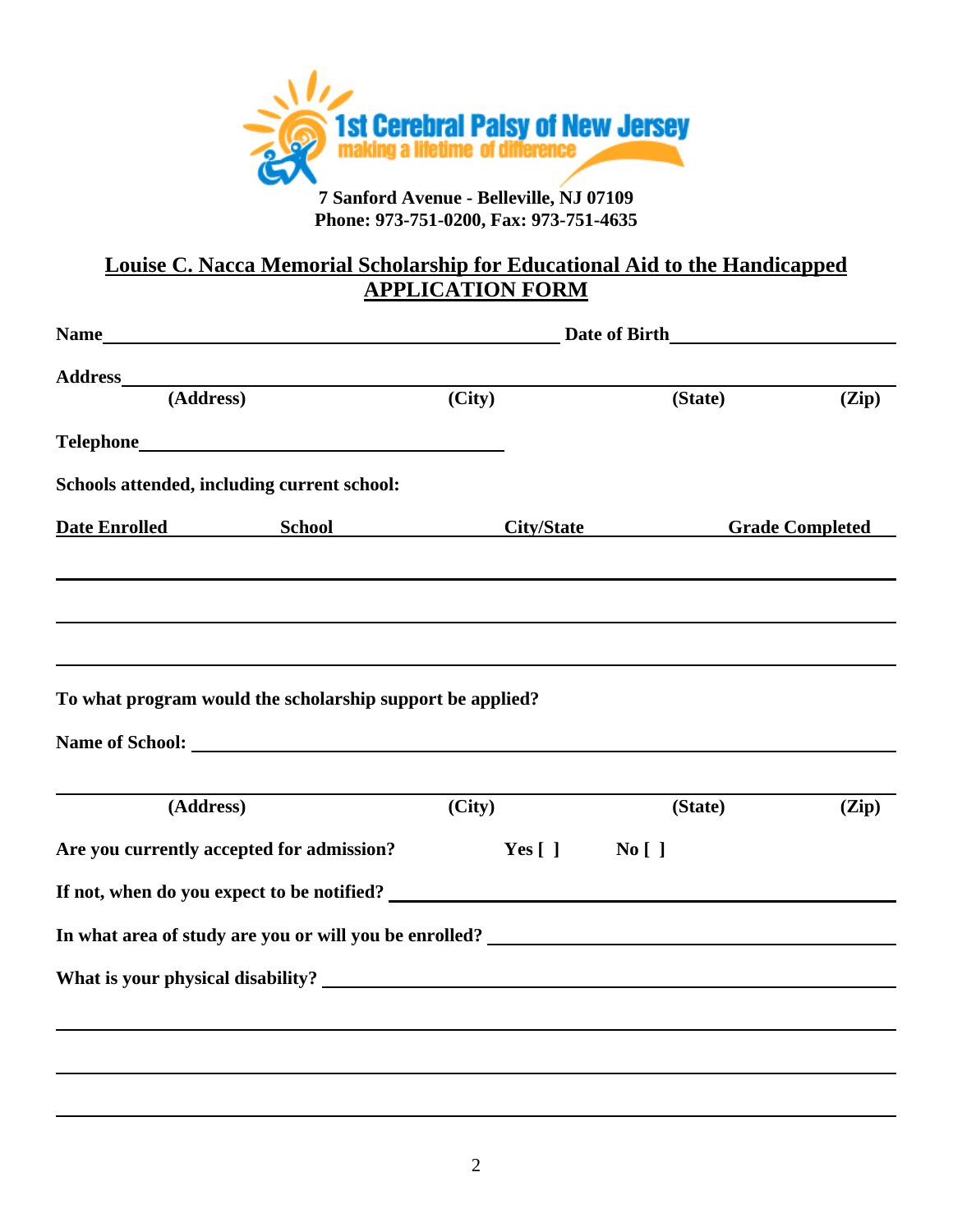| List employment experiences:                                                                                                                                                                                                  |                   |              |
|-------------------------------------------------------------------------------------------------------------------------------------------------------------------------------------------------------------------------------|-------------------|--------------|
| <b>Employer</b>                                                                                                                                                                                                               | Position Position | <b>Dates</b> |
|                                                                                                                                                                                                                               |                   |              |
|                                                                                                                                                                                                                               |                   |              |
|                                                                                                                                                                                                                               |                   |              |
| List organizations and volunteer activities, you have been involved in. Include mention of awards or<br>recognitions received.                                                                                                |                   |              |
|                                                                                                                                                                                                                               |                   |              |
| <u> 1989 - Andrea Barbara, Amerikaansk politiker († 1989)</u>                                                                                                                                                                 |                   |              |
| Describe your personal interests and hobbies: ___________________________________                                                                                                                                             |                   |              |
|                                                                                                                                                                                                                               |                   |              |
|                                                                                                                                                                                                                               |                   |              |
| Estimate funds you will require to attend school for the scholarship year. (Submit an itemized budget):                                                                                                                       |                   |              |
| $\frac{1}{2}$                                                                                                                                                                                                                 |                   |              |
| List of financial resources available to you including SSI, DVR, Parental Support, Trust Funds and other<br>grants, assistance or scholarships you have applied for and/or received:                                          |                   |              |
|                                                                                                                                                                                                                               |                   |              |
|                                                                                                                                                                                                                               |                   |              |
|                                                                                                                                                                                                                               |                   |              |
|                                                                                                                                                                                                                               |                   |              |
| If the applicant is a minor, please furnish Parent or Guardian's address if different from the applicant.                                                                                                                     |                   |              |
| Name: Name: Name: Name: Name: Name: Name: Name: Name: Name: Name: Name: Name: Name: Name: Name: Name: Name: Name: Name: Name: Name: Name: Name: Name: Name: Name: Name: Name: Name: Name: Name: Name: Name: Name: Name: Name: |                   |              |
|                                                                                                                                                                                                                               |                   |              |
| Telephone                                                                                                                                                                                                                     |                   |              |